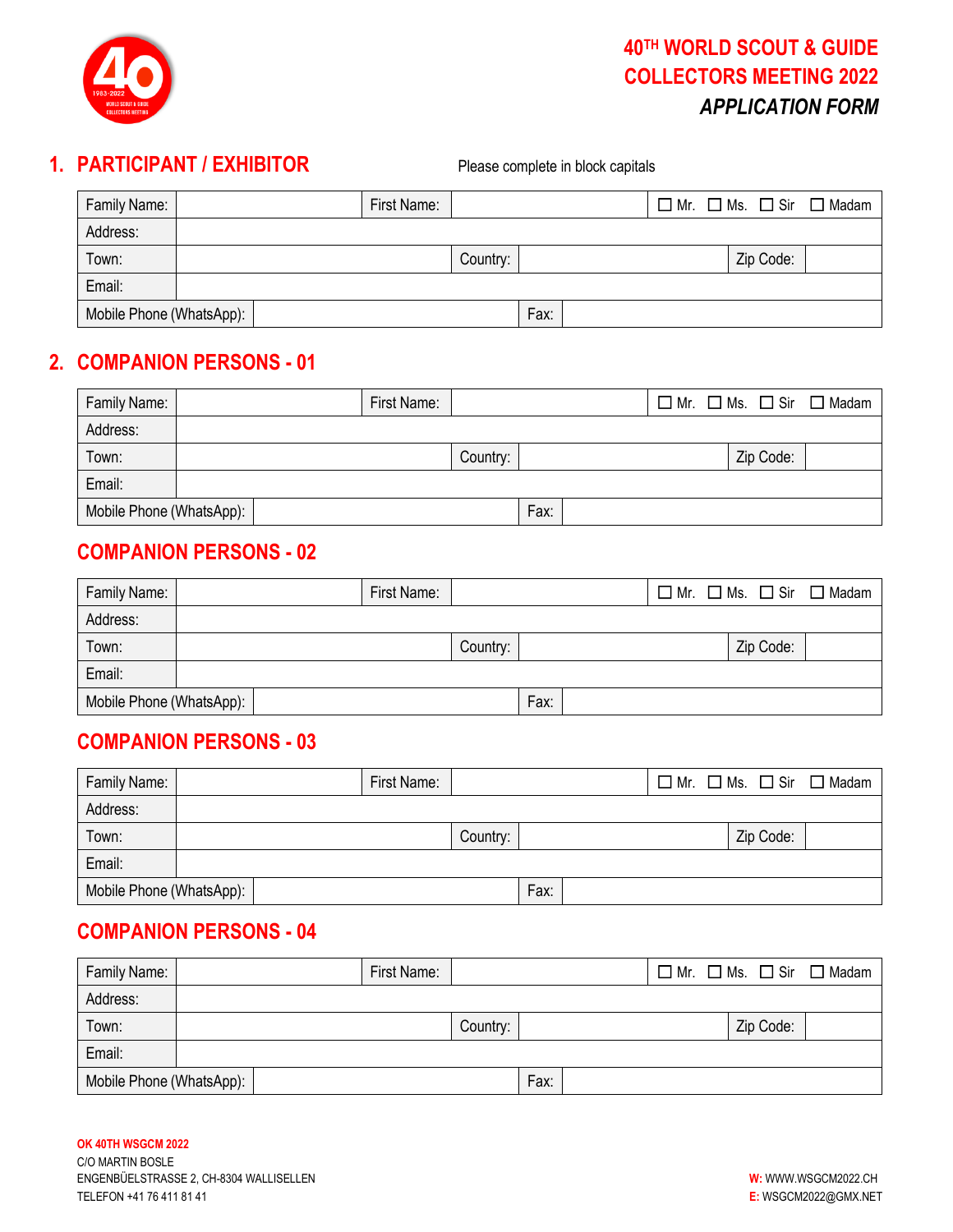

## **3. ACCOMODATION & TOURS**

□ I will booked myself



Phone: +41 (0)27 922 18 80, e-mail: [info@st-ursula.ch,](mailto:info@st-ursula.ch) Internet: [http://www.st-ursula.ch/index.php?id=3&L=2,](http://www.st-ursula.ch/index.php?id=3&L=2) please indicate code "WSGCM 2022**"** when booking

- □ I would like more info by email regarding touristic tours in Brig and surroundings during days before/after the 40th WSGCM 2022
- □ I would like more info by email regarding touristic tours in **Goms, Obergoms** and surroundings during days befor/after the 40th WSGCM 2022

#### **4. ARRIVAL TO THE MEETING / EVENTS**

I will arrive on (chose one)

☐ Thursday (Organization Support) ☐ Saturday ☐ Morning ☐ Night

☐ Friday ☐ Sunday ☐ Afternoon

!! Arrival is not permitted for exhibitors after **Saturday** at **12:00h!!**

## **5. EXHIBITORS TABLES, BADGES & POSTCARDS**

☐ The desired number of tables, number of meals, number of badges etc. must be booked via the online shop. <https://store39235197.mycommerce.shop/>

☐ Official WSGCM event badges and other items - <https://store39235197.mycommerce.shop/>

To pre-order...!

## **6. OVERALL EVENT DETAILS**

| <b>EVENT NAME</b>                     | 40th World Scout & Guide Collectors Meeting<br>2022 | DATE OF<br><b>EVENT</b> | 28.07. - 31.07.2022                                                                                         |
|---------------------------------------|-----------------------------------------------------|-------------------------|-------------------------------------------------------------------------------------------------------------|
| <b>ACTUAL TIME OF</b><br><b>EVENT</b> | 09:00 h<br>13:00 h                                  | <b>LOCATION:</b>        | Pfarreizentrum Brig, Alte Simplonstrasse 13,<br>CH 3900 Brig, Switzerland,<br>Internet: www.pfarrei-brig.ch |

## **7. EVENT DETAILS BY DATE & HOUR**

| <b>Dates</b> | <b>Hours</b> | <b>How spent</b> |
|--------------|--------------|------------------|
| 28.07.2022   | 15:00        | 18:00            |
| 29.07.2022   | 08:30        | 18:00            |
| 30.07.2022   | 09:00        | 18:00            |
| 31.07.2022   | 09.00        | 13:00            |

#### **OK 40TH WSGCM 2022**

C/O MARTIN BOSLE ENGENBÜELSTRASSE 2, CH-8304 WALLISELLEN **W:** WWW.WSGCM2022.CH TELEFON +41 76 411 81 41 **E:** WSGCM2022@GMX.NET